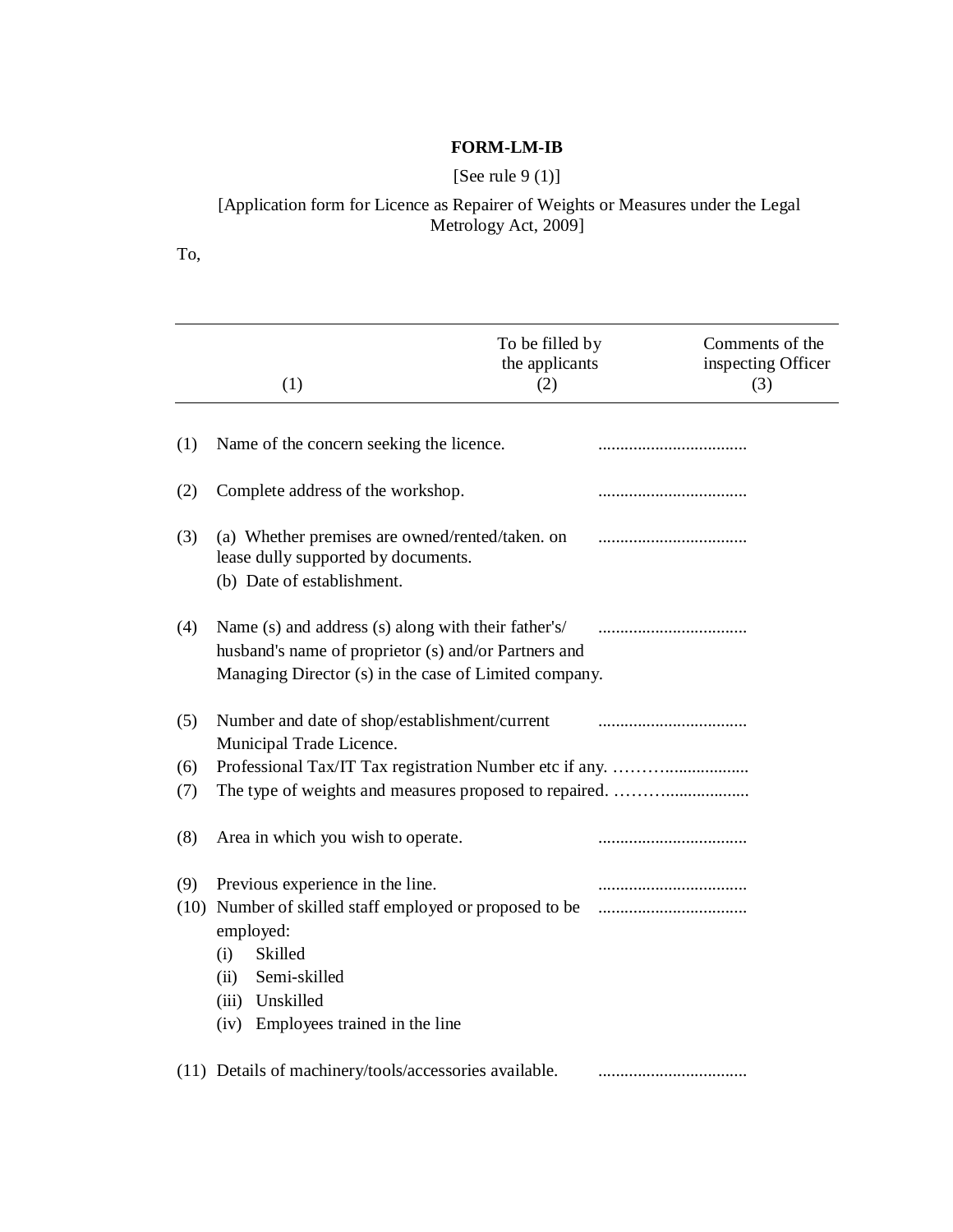| (12) Availability of electric energy. |  |
|---------------------------------------|--|
| Give details.                         |  |
| If so, When and with what results?    |  |

### **To be certified by the applicant(s)**

Certified that I / We have read the Legal Metrology Act, 2009 and the Goa Legal Metrology Rules, 2011 and agree to abide by the same and also the administrative orders and instructions issued or to be issued there under.

I / We agree to deposit the Scheduled licence fees with Government as soon as required to do so by the Licensing Authority.

All the information furnished above is true to the best of my / our knowledge.

Place: ...................................

Date: Signature and Designation